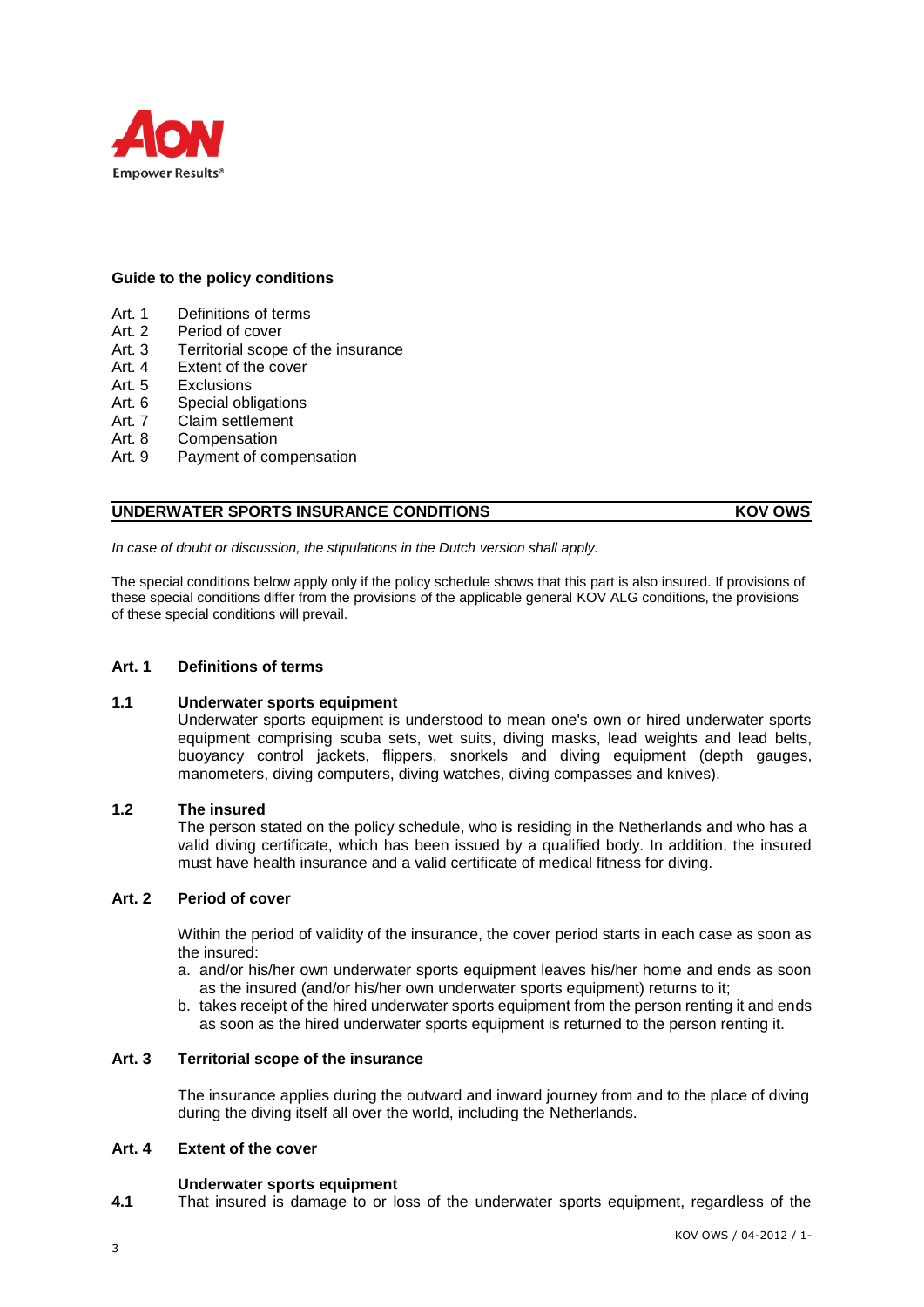

cause, subject to that determined in article 5.

### **Medical costs**

**4.2** Costs of requiring a decompression tank, both in the Netherlands and abroad.

# **Art. 5 Underwater sports equipment exclusions**

There is no right to compensation in the case of:

- **5.1** Damage caused by slow-working weather influences or other influences (except for natural disaster), wear and tear, the nature of or a defect in the underwater sports equipment.
- **5.2** Other damage other than that to the insured property itself.
- **5.3** Damage such as disfigurement, scratches, dents, spots, etc. unless the insured equipment can no longer be used due to the damage.
- **5.4** Use during professional diving.
- **5.5** Equipment that is not approved and regularly checked by a diving centre certified to do so.

# **Clause regarding care**

No right to compensation exists with respect to the underwater sports equipment if:

- **5.6** The insured (or the person from whom the insured receives help) has not observed the normal care necessary to prevent theft, loss, misplacement or damage.
- **5.7** The underwater sports equipment was left unsupervised in an improperly secured room.
- **5.8** The insured could and should have in fairness taken better measures under the given circumstances. Better measures to prevent theft from a vehicle mean in any case that the underwater sports equipment:
	- a. was left in a vehicle such that it was not visible from the outside in an individually lockable boot of a car or in a boot/loading space that was covered with a rear shelf, roll-cover or other similar facility in a car with a third or fifth door, including a station wagon;
	- b. was left in a camper, delivery van/van or caravan such that it was not visible from the outside, unless it was kept in a suitable properly installed facility;
	- c. was not left in the vehicle other than during a short stop during a journey from and to the fixed place of residence.

# **Art. 6 Special obligations**

When the insured sends items by public transport or another form of transport, the insured must, upon their receipt, check whether the insured items are still in a good state and whether anything is missing.

If the insured notices any damage or loss, the insured must immediately report this to the transport company. For this official report, the insured must submit a statement to the company.

If the insured does not fulfil this obligation, the company will not pay any compensation.

# **Art. 7 Claim settlement**

# **Valuation of the underwater sports equipment**

In the event of loss/damage, the value of the insured property is determined as follows: a. for items that are not older than 2 years: the current new value;